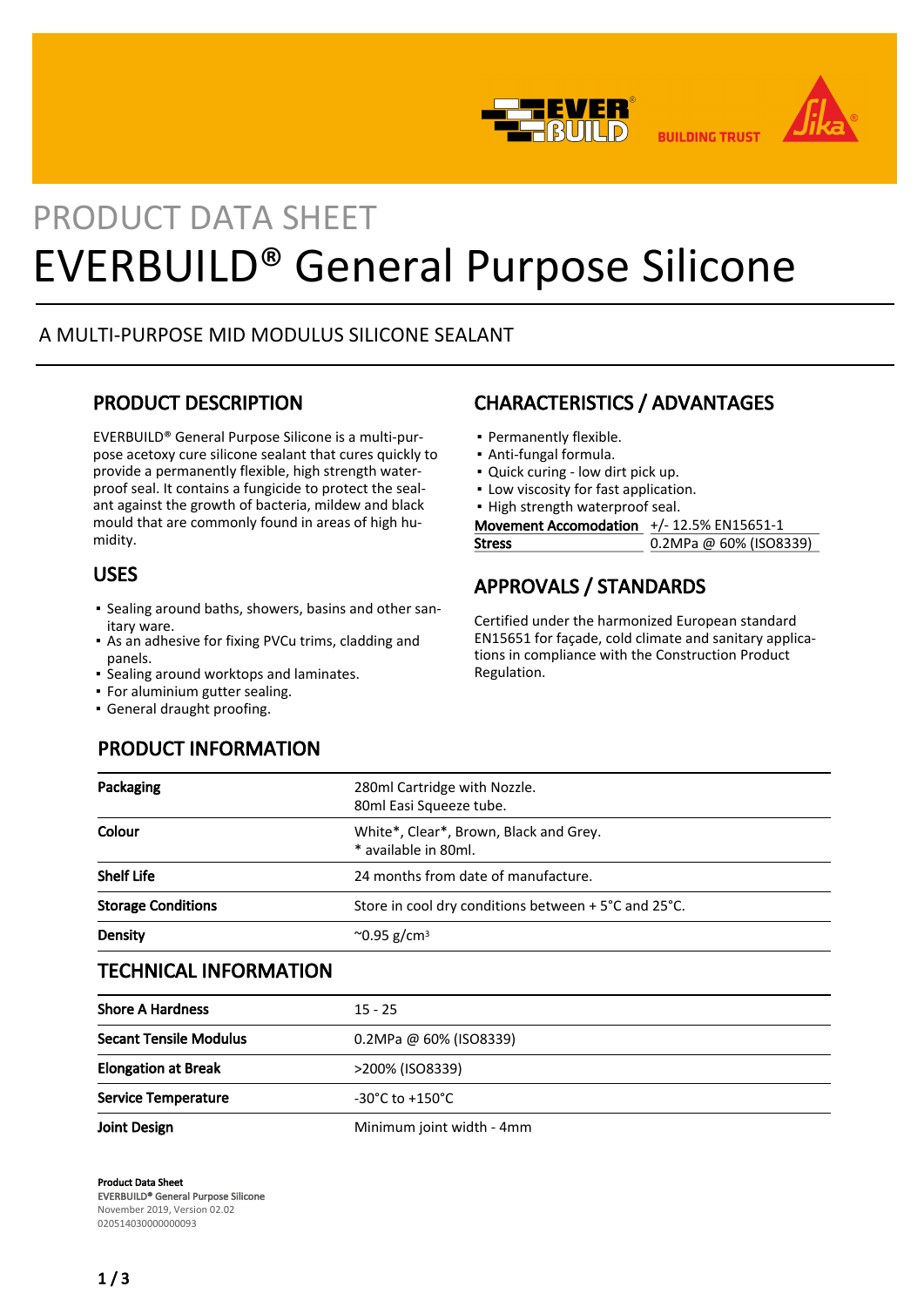## APPLICATION INFORMATION

| Yield                          | One cartridge will seal approx. 10 linear metres for a 6mm diameter bead. |
|--------------------------------|---------------------------------------------------------------------------|
| <b>Ambient Air Temperature</b> | +5°C to +40°C                                                             |
| <b>Curing Time</b>             | 2mm per 24 hours                                                          |
| <b>Skin Time</b>               | 15 mins @ 20°C                                                            |

## APPLICATION INSTRUCTIONS

#### SUBSTRATE PREPARATION

All surfaces must be clean, dry and dust free. All loose or flaking surface coatings, and old sealant and mastic joints, should be removed before application. Glass, steel and aluminium should be cleaned with a proprietary solvent prior to application for optimum adhesion. Porous surfaces may require priming - a small area should be tested first.

## APPLICATION METHOD / TOOLS

Reference should be made to the recommended joint ratios. If necessary reduce joint depth using EVER-BUILD® FIX AND FILL expanding foam, or joint backer rod. Furthermore, ensure that the joint design only permits adhesion to two surfaces, as three sided adhesion will impair flexibility.

Cut the tip of the cartridge taking care not to damage the thread. Apply nozzle and cut cleanly at an angle of 45° with an opening slightly larger than the gap to be sealed. Apply using a standard sealant gun. Best results will be obtained by keeping an even pressure on the gun trigger and keeping the gun at a constant angle to the surface being sealed.

For Easi Squeeze tube, cut nozzle at a 45° with an opening slightly larger than gap to be sealed. Apply applying even pressure to the tube.

Smooth down within 15 minutes of application. To ensure a proper bond, always smooth the sealant down using a spatula or piece of wood wetted with a soap and water solution. An improved appearance can be achieved by placing masking tape to both sides of the joint and removing within 5 minutes of application.

## CLEANING OF TOOLS

Uncured sealant - white spirit; cured sealant - EVER-FLEX SILICONE EATER

## LIMITATIONS

- Not for use in aquarium manufacture. Use EVERFLEX AQUAMATE.
- Not for use in conjunction with bitumen or asphalt. Use WEATHERMATE.
- Not for use on highly porous surfaces such as new concrete or stonework. Priming is advised or use SIL-ICONE 450.
- Not for use on substrates that may bleed oils, solvent or plasticisers.
- Do not use in the vicinity of, or in conjunction with, the edge sealant of double glazed units. Use SILIC-ONE 450. ▪
- Do not use for perimeter pointing of uPVC. Use SILIC-▪ ONE HM60 or SILICONE 450.
- Do not use on soft metals such as lead and brass. Use LEADMATE SILICONE.
- Not overpaintable.

## VALUE BASE

All technical data stated in this Data Sheet are based on laboratory tests. Actual measured data may vary due to circumstances beyond our control.

## LOCAL RESTRICTIONS

Note that as a result of specific local regulations the declared data and recommended uses for this product may vary from country to country. Consult the local Product Data Sheet for the exact product data and uses.

**BUILDING TRUST** 

Product Data Sheet EVERBUILD® General Purpose Silicone November 2019, Version 02.02 020514030000000093